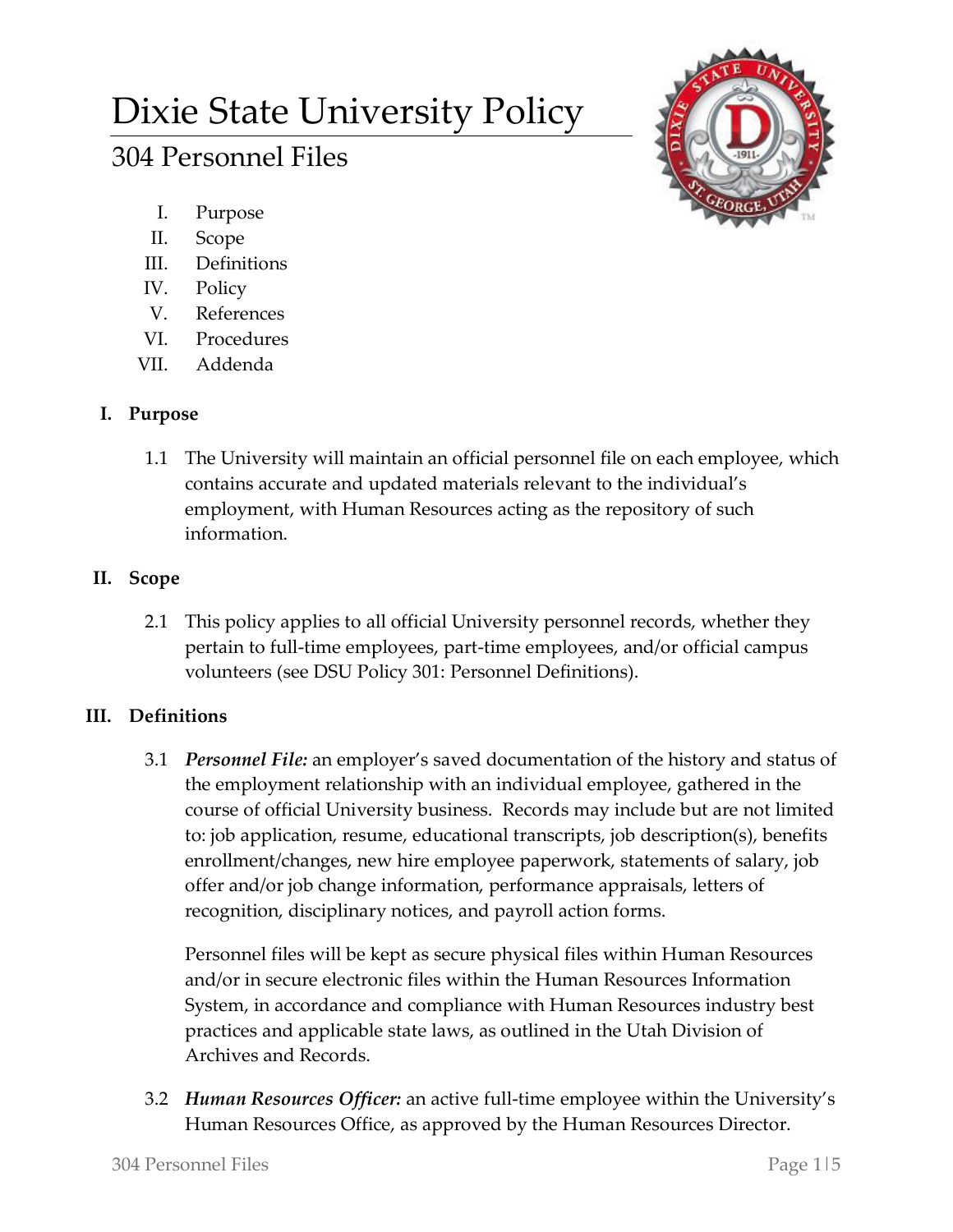3.3 *Government Records Access and Management Act (GRAMA):* a series of laws designed to guarantee that the public has access to public records of government bodies. See Utah Code, Title 63G, Chapter 2.

### **IV. Policy**

- 4.1 The Human Resources Office is responsible for maintaining official personnel files.
	- 4.1.1 Campus departments may maintain secondary employee files, with relevant department information that assists them in administration. Such secondary employee files will not be considered part of the employee's official personnel file unless the department or employee wishes such records be added to their personnel file within Human Resources.
		- 4.1.1.1 Secondary employee files maintained by a department or division should only contain department or division-specific information (faculty member's progress towards tenure, copies of contract information already on file with HR, etc.) and may not contain confidential information, such as documents with social security numbers, new hire employment paperwork, benefits enrollment forms, and/or employee medical information unless pre-approved by Human Resources for accreditation reasons.
		- 4.1.1.2 While departments may keep secondary employee files, certain employment items must be given to Human Resources for the employee's official personnel file. These include:
			- 4.1.1.2.1 Probationary and/or Annual Performance Appraisals as defined in DSU Policy 325: Probation and DSU Policy 327: Performance Appraisals.
			- 4.1.1.2.2 Job Description changes or updates as defined in DSU Policy 351: Job Classification.
			- 4.1.1.2.3 Disciplinary actions as defined in DSU Policies 371-380.
	- 4.1.2 Upon termination or leaving University employment, secondary employee files maintained by the department must be submitted to Human Resources for review prior to being securely archived or securely destroyed.
- 4.2 All personnel files will be secured and only authorized personnel will be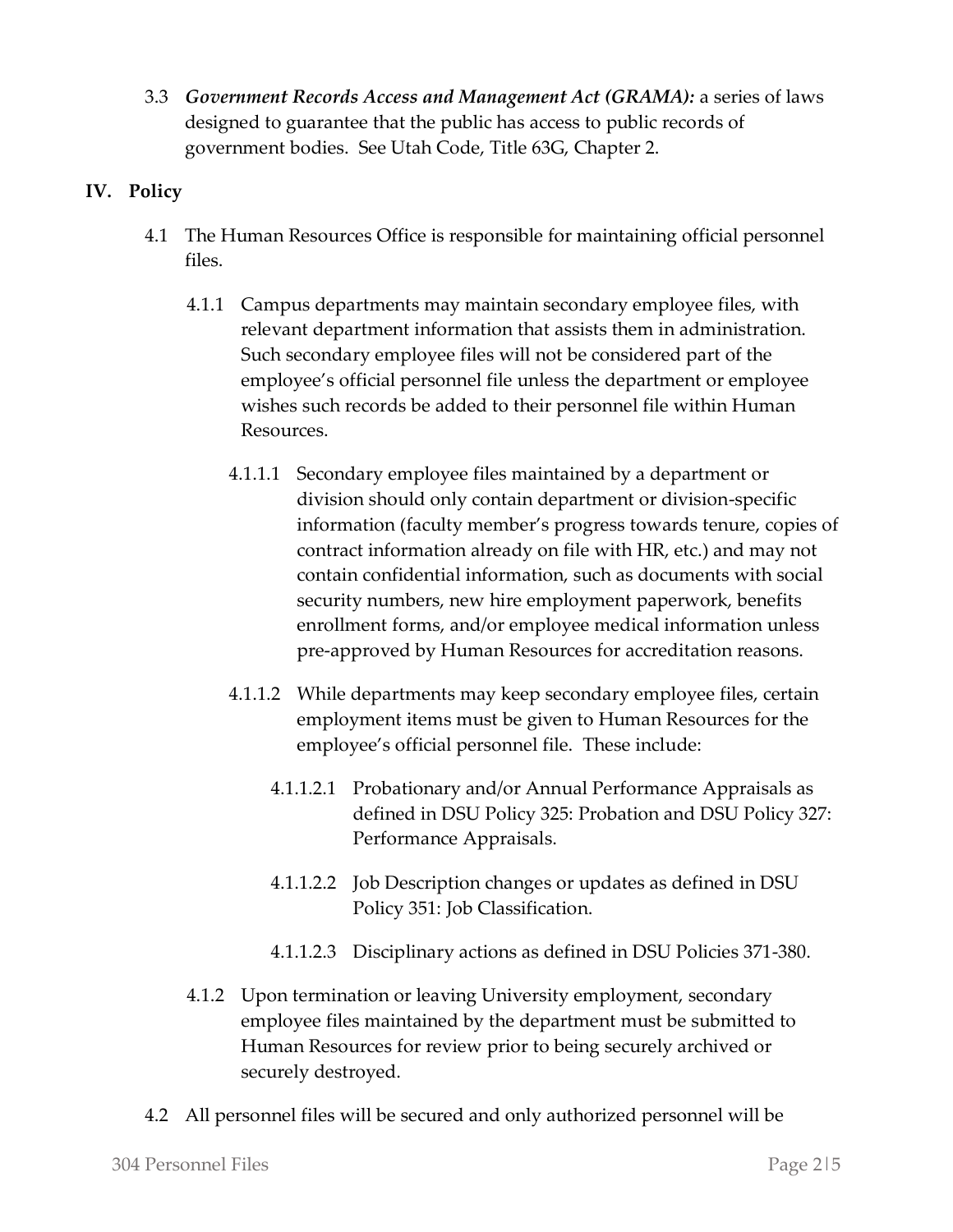permitted to view them.

- 4.2.1 Personnel files are the property of the University and may be accessed by administration, supervisors, and the employee, if allowed under GRAMA.
- 4.2.2 Medical evaluation files (such as Family Medical Leave requests and associated documentation, employee physical examinations, etc.) and employee grievance files are kept separate from the general personnel file and are to be accessed only by Human Resources and by the employee, unless the contents therein are determined to be discoverable under GRAMA or by other legal means.
- 4.2.3 No person has the right to inspect or copy the contents of the personnel file relating to any other individual, except to the extent that such a person may be authorized to do so pursuant to GRAMA.
- 4.2.4 Information within an employee's personnel file may be released by written authorization of the employee or by a court order.
- 4.2.5 Unauthorized access to personnel records by any employee will result in disciplinary action.
- 4.3 An employee has the right to review and have copies made of the contents of his/her file(s) upon request, in the presence of a Human Resources Officer, except for information or materials therein that are classified as "controlled" or "protected" under GRAMA.
- 4.4 Employees must notify Human Resources of changes in name(s), address, telephone number, marital status, dependents, tax or payroll deduction withholding, insurance status, or any other changes that affect their benefits or personnel matters. Employees may be asked to provide appropriate documentation before any changes are implemented.
- 4.5 An employee will receive a copy of any derogatory or negative information by its originator before it is placed in his/her file.
- 4.6 An employee may request the inclusion of relevant documents to be added to his/her file(s). Relevancy of such documentation to be included is determined by the Human Resources Director.
- 4.7 An employee may challenge any factual statement or entry of factual data in his/her file upon the ground that it is inaccurate, misleading, inappropriate, or otherwise a violation of individual rights.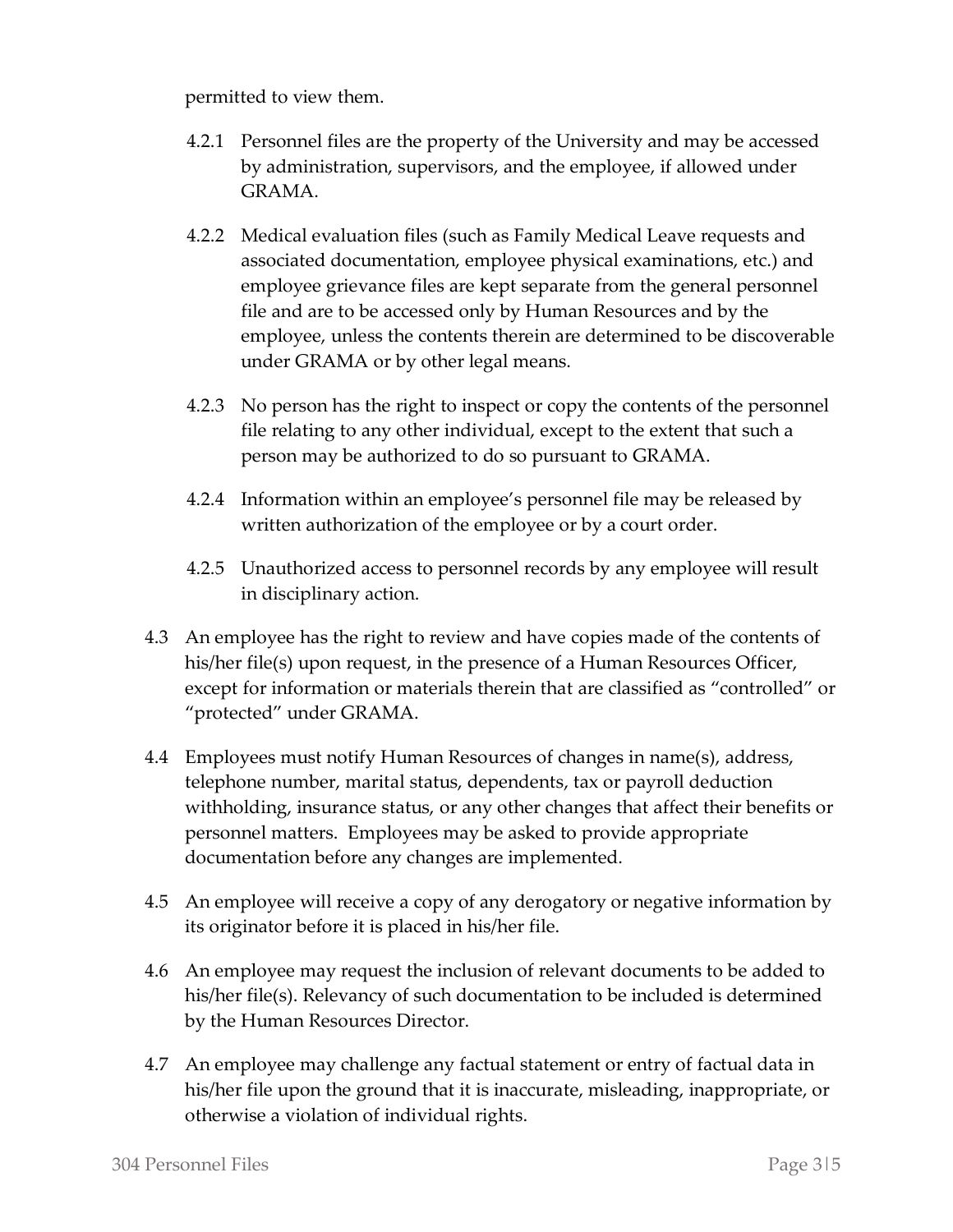#### **V. References**

- 5.1 DSU Policy 151: Staff Grievances
- 5.2 DSU Policy 301: Personnel Definitions
- 5.3 DSU Policy 325: Probation
- 5.4 DSU Policy 327: Performance Appraisals
- 5.5 DSU Policy 349: Family and Medical Leave
- 5.6 DSU Policy 351: Job Classification
- 5.7 DSU Policies 371-380: Disciplinary
- 5.8 Utah Code, Title 63G, Chapter 2 Government Records Access and Management Act: [https://le.utah.gov/xcode/Title63G/Chapter2/63G-2.html.](https://le.utah.gov/xcode/Title63G/Chapter2/63G-2.html)
- 5.9 Utah Division of Archives and Records Service, Records Management: [https://archives.utah.gov/recordsmanagement/.](https://archives.utah.gov/recordsmanagement/)

#### **VI. Procedures**

- 6.1 To examine a personnel file, a written request is to be made to the Human Resources Director. After verifying the identity of the employee or entity making the request under GRAMA, Human Resources will take appropriate steps to comply with the request. The request will be addressed as soon as reasonably possible, no later than 10 business days after the written request is received.
	- 6.1.1 Information which relates to persons other than the subject employee shall be temporarily removed from the file before employee inspection.
	- 6.1.2 Letters or memoranda of recommendation, evaluation, or criticism which were submitted upon request of confidentiality shall be temporarily removed from the file before employee inspection.
	- 6.1.3 Administrative costs associated with producing a copy of the personnel file (not to exceed \$0.20 per copied page) will be communicated to the employee or entity making the request. Costs must be recovered before the employee or entity may receive the requested copy.
- 6.2 An employee may submit a written response to be included in his/her file(s) whenever derogatory or negative information is placed in the file(s).